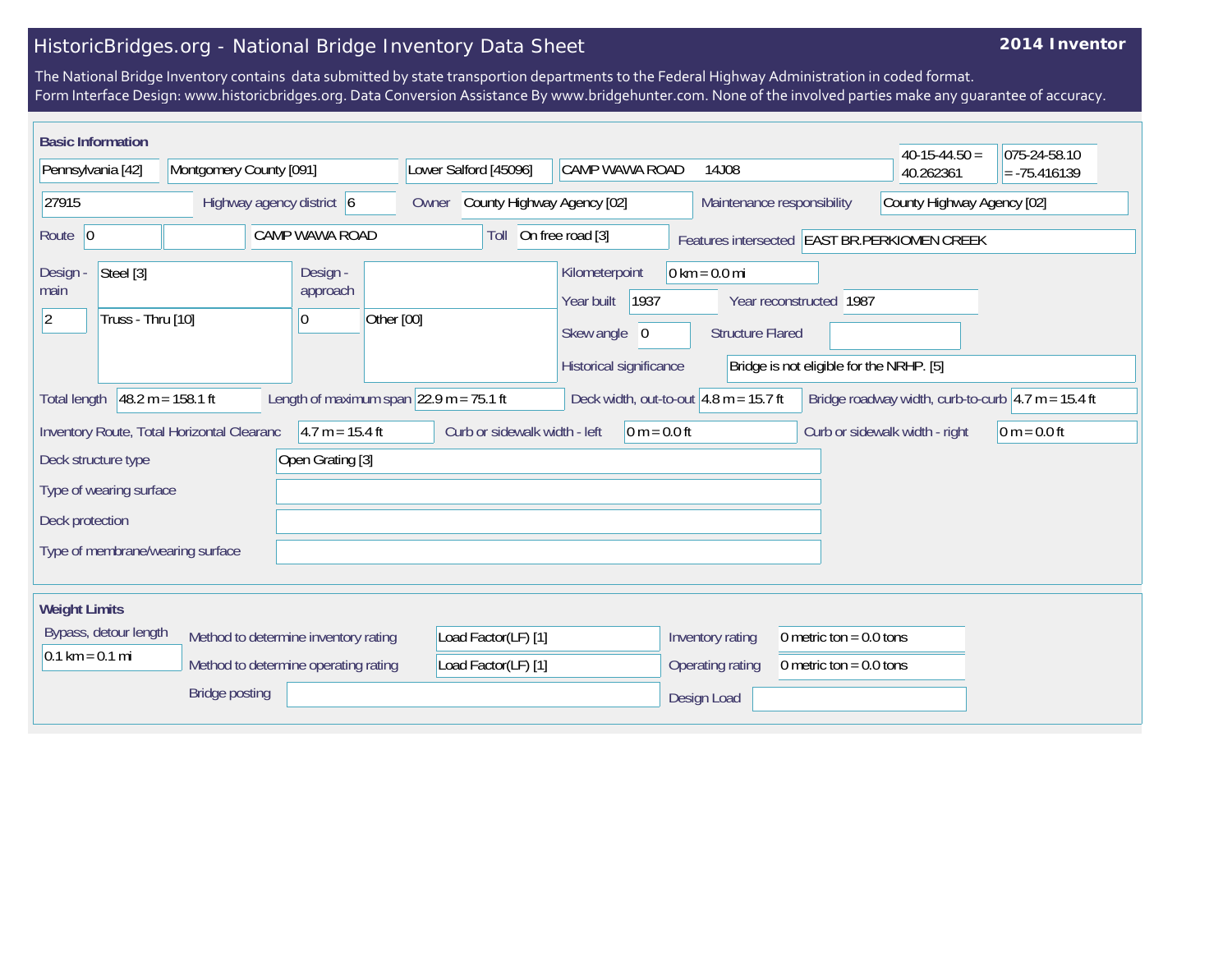| <b>Functional Details</b>                                                                                |                                                                                         |
|----------------------------------------------------------------------------------------------------------|-----------------------------------------------------------------------------------------|
| 325<br>Average daily truck traffi<br>Average Daily Traffic                                               | 455<br>2023<br>Year 1977<br>Future average daily traffic<br>%<br>Year                   |
| Road classification<br>Local (Rural) [09]                                                                | $5.8 m = 19.0 ft$<br>Lanes on structure 1<br>Approach roadway width                     |
| Type of service on bridge Highway [1]                                                                    | Direction of traffic One lane bridge for 2 - way traffic [3]<br>Bridge median           |
| No parallel structure exists. [N]<br>Parallel structure designatio                                       |                                                                                         |
| Type of service under bridge<br>Waterway [5]                                                             | Navigation control<br>Lanes under structure<br>$\overline{0}$                           |
| Navigation vertical clearanc<br>$0 = N/A$                                                                | Navigation horizontal clearance $ 0 = N/A$                                              |
| Minimum navigation vertical clearance, vertical lift bridge                                              | Minimum vertical clearance over bridge roadway<br>$10 m = 32.8 ft$                      |
| Minimum lateral underclearance reference feature Feature not a highway or railroad [N]                   |                                                                                         |
| Minimum lateral underclearance on right $0 = N/A$                                                        | Minimum lateral underclearance on left $0 = N/A$                                        |
| Minimum Vertical Underclearance $ 0 = N/A$                                                               | Minimum vertical underclearance reference feature Feature not a highway or railroad [N] |
| Appraisal ratings - underclearances N/A [N]                                                              |                                                                                         |
|                                                                                                          |                                                                                         |
| <b>Repair and Replacement Plans</b>                                                                      |                                                                                         |
| Type of work to be performed                                                                             | Work done by Work to be done by contract [1]                                            |
| Replacement of bridge or other structure because<br>of substandard load carrying capacity or substantial | Bridge improvement cost<br> 0 <br>$\theta$<br>Roadway improvement cost                  |
| bridge roadway geometry. [31]                                                                            | Length of structure improvement<br>56 m = $183.7$ ft<br>Total project cost<br>1000      |
|                                                                                                          | Year of improvement cost estimate                                                       |
|                                                                                                          | Border bridge - state<br>Border bridge - percent responsibility of other state          |
|                                                                                                          | Border bridge - structure number                                                        |